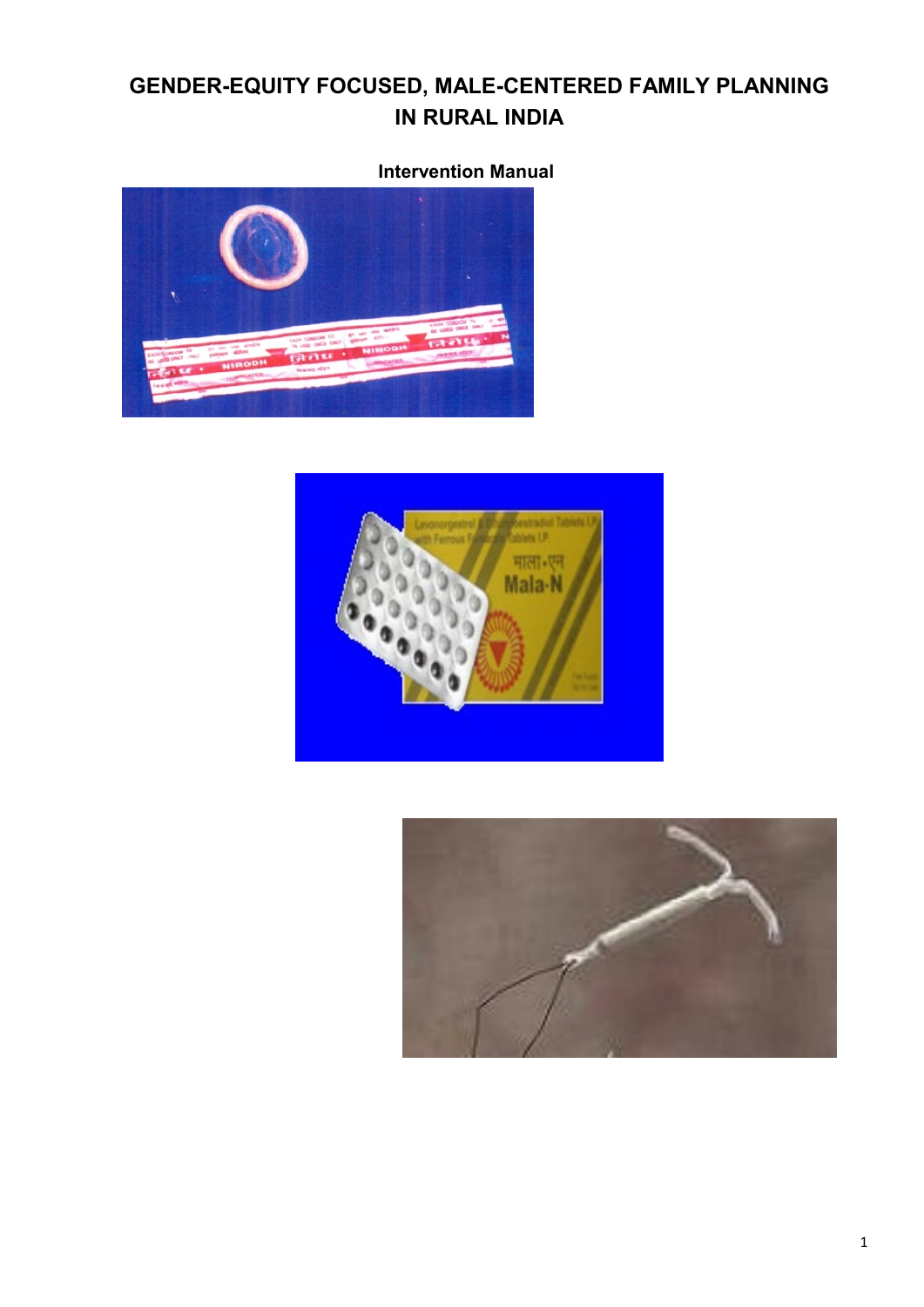**CHARM Project** is funded under Indo-US Initiative. The Indian side is funded by the Department of Biotechnology & Science, Government of India; and the US side is funded by the National Institute of Child Health Development (NICHD) during 2010- 2014 and the project is being implemented by the National Institute for Research in Reproductive Health, Mumbai, India in partnership with

- Topiwala National Medical College & Nair Hospital, Mumbai, India
- Directorate of health services, Maharashtra
- University of California, San Diego, USA
- Population Council, New Delhi, India

For more information about the program and the project, please contact:

## **Dr.Donta Balaiah /Dr.Mohan Ghule**

National Institute for Research in Reproductive Health J.M.Street, Parel east, Mumbai 12, Maharashtra, India. Ph. No. 02224192141,02224192140,02224192158.

(OR)

## **Dr. Vellal Gajanan Dattatray**

Associate Professor T.N Medical College & Nair Hospital, Dr. A.L. Nair Road, Mumbai 400008. Ph no. 9921446233

(OR)

## **Dr. Gajanan Kadvekar**

A/p- Parol, Tal- Vasai, Dist- Thane Research officer CHARM project Ph. No. 9423353831, 9226424092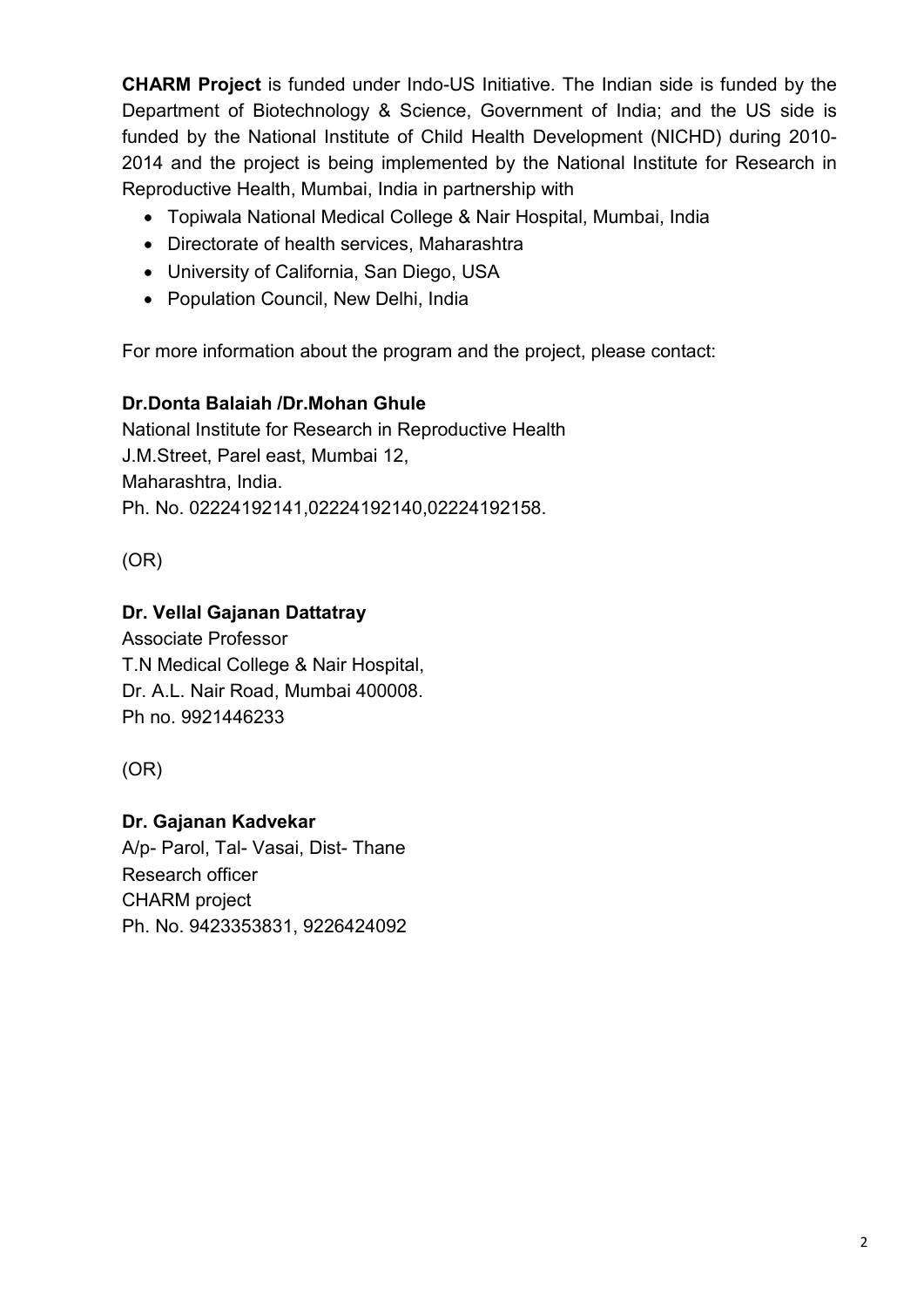#### **About this intervention manual**

This intervention manual is designed to enhance the knowledge of health care practitioners in both rural and urban areas on the ways to address the gender-issues among young married couples in choosing and exercising their family planning options, through promotion of equality and shared decision-making in the household. This manual created with the basic premise that men tend to have a stronger voice in the marriage, particularly around topics of family planning, and that it is important to emphasize respectful, non-violent communication between the husband and wife. Promoting healthy decision making about family planning that concerns both the husband and the wife, can only be effective through communication from front line workers, doctors in public health sector and their partnership with doctors in private health care practitioners. The approaches proposed in this manual are intended to increase the likelihood of effective pregnancy spacing and contraceptive use, and thus improve the family's overall physical, spiritual, and emotional health.

#### **Introduction about this initiative**

Development of the proposed intervention to promote family planning practices and address gender inequities are based on a behavioral change therapeutic approach, known as a Social Cognitive Theory (SCT), which is a model that has been used in diverse health programs. According to SCT, people are more likely to engage in a behavior, if they perceive positive outcomes for engaging in the behavior (e.g., spacing will produce healthier children), feel capable of engaging in and controlling the behavior (e.g., contraceptive skills building), and have an environment supportive of the behavior (e.g., access to services). This approach targets behavioral goals via knowledge, skills building, and role modelling; however, it is individual focus inhibits consideration of gendered aspects of marital and sexual behavior. Hence, we also include use of Theory of Gender and Power (TGP) in our framework. This social structural theory posits that gender-based power imbalances in heterosexual relationships and traditional gender role ideologies compromise women's health.

As we all know, the root of high unmet contraceptive need and ongoing reliance on female sterilization for contraception in rural India is adequate family planning access at the village level. However, there are typically several private village health providers (VHPs) in India, and private health care is now the dominant source of health care in rural India, with reliance on public services being only marginally greater for the poorest segments of society. Use of public services has diminished in India due to lack of adequate infrastructure and personnel at public health care facilities, as well as greater availability and accessibility of private services. Further, health service utilization among the rural and poor appears to be increasing, despite reliance on services at cost. While this current trend is improving rural access to and use of general health care, it does not likely impact contraceptive use, particularly use of spacing contraception. VHPs so far have been rarely served as family planning providers. Such an approach is needed, as indicated by an ICMR report 2003: "To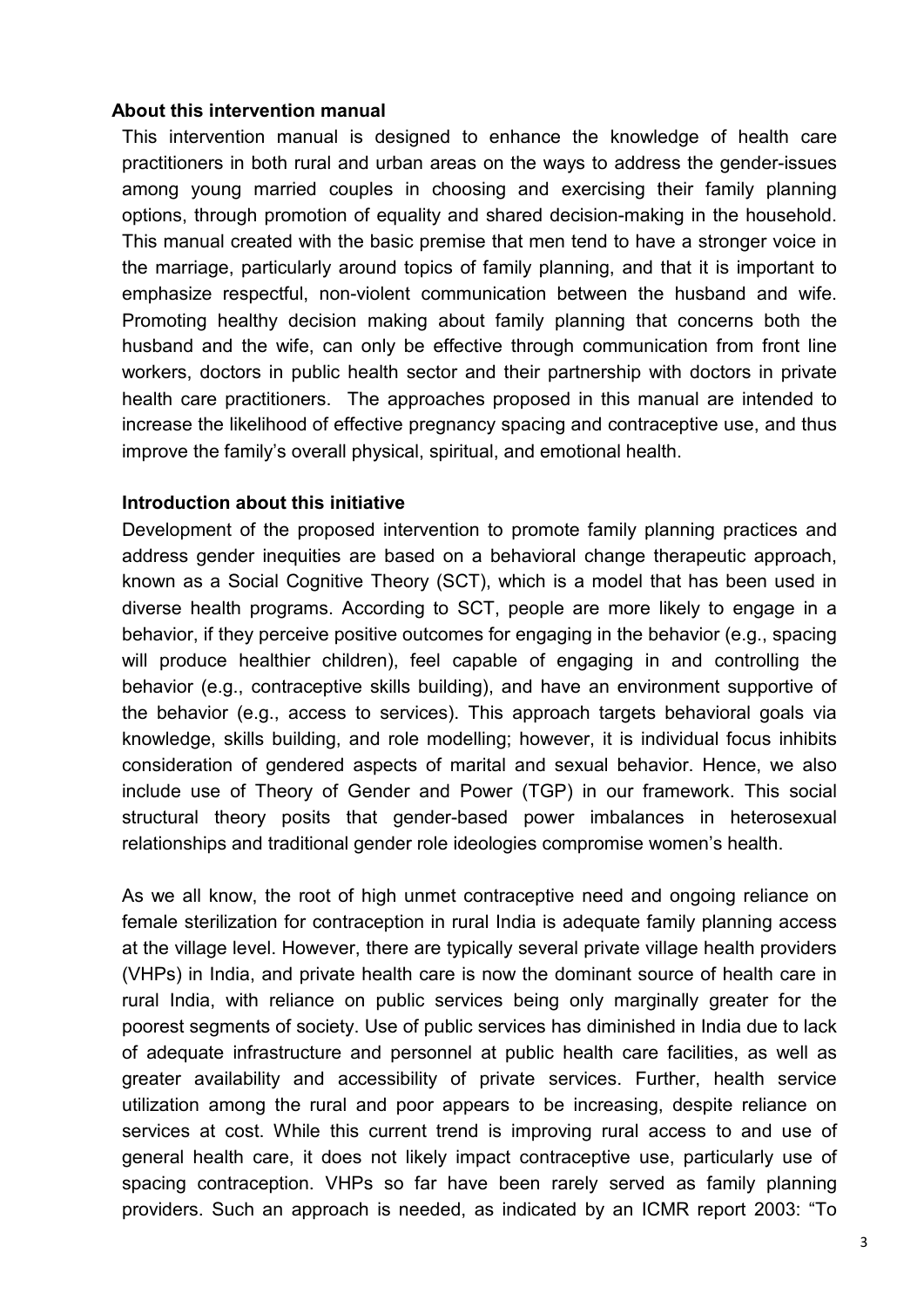enhance the use of spacing methods (specified for rural India), there is a need to explore the possibility of utilizing private practitioners and those from the (traditional) Indian system of medicine." Yet there remains inadequate research or practice using this approach in rural India.

VHPs in rural India are often male MBBS (allopathic physicians) or AYUSH (traditional Indian medicine- Ayurveda, Yoga, Unani, Siddha, & Homeopathy) providers without training or expertise in family planning. However, both MBBS and AYUSH providers can be trained and accredited to provide these services. This proposed initiative is in line with the goal of National Rural Health Mission to train AYUSH providers for primary care delivery including counselling for family planning and use of contraceptives for spacing (e.g., pill, condom) within the public health clinics. These backgrounds support the utility of involving private VHPs to partner with and extend the reach of public family planning efforts to better reach the needs of rural young couples. Such a public-private partnership approach has been used previously, with success in the area of tuberculosis (TB) control within India. This is an effort to test out whether the initiative of gender-equity focused male-centered communication by the private and public health practitioners in rural India can help achieve the project objectives.

#### **Principles in administration of the guideline**

The intervention manual is divided into two sections: the first section (usually on the left hand side) mentions the guideline for health care practitioners to keep in mind about the ways in which he or she could communicate with the respondent; the second section (usually on the right hand side) mentions the guideline of questions that health care practitioner can ask the respondent to initiate discussions that are focused on gender-equity and male-centric family planning promotion.

Following are some of the basic principles in using this guideline:

- Questions mentioned in this manual are broad in nature. Provider can however use his/her own approach to discuss the topics mentioned in this guideline.
- **Provider has flexibility to take up the issues in any order depending on the** responses of the participant
- **Provider must respect the responses of the respondent and not criticize the** responses.
- Respondent should be allowed to ask the questions/doubts he has and provider can clear all the doubts raised by the respondent in pleasant manner after completing the intervention session.
- The responses given by the respondent must be kept confidential and cannot be shared with any other third person.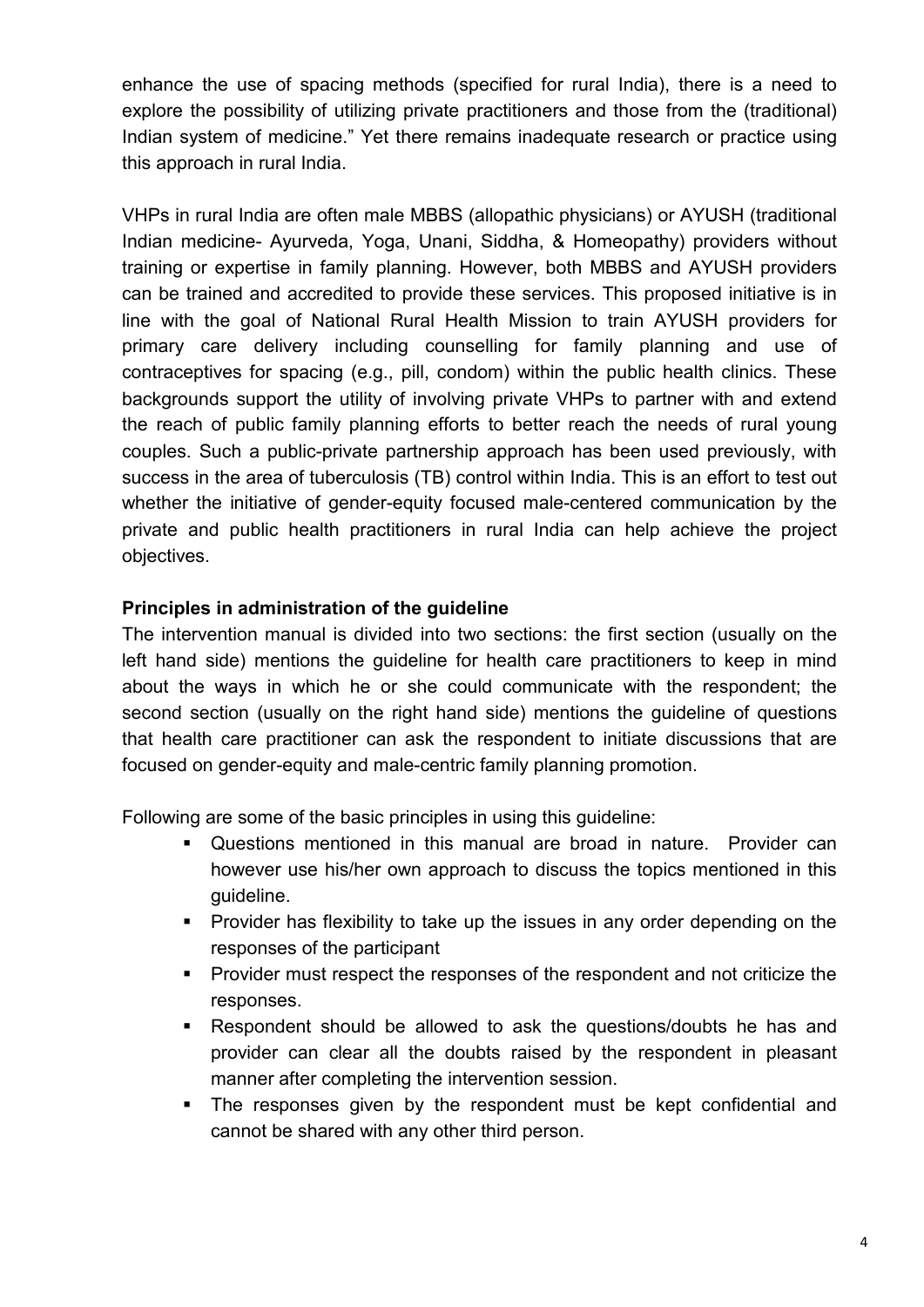# **Session 1: Individual Husband**

# **Family planning and Decision making**

### **Objectives of this session**

The foundation of a healthy nation is healthy families, which rests on the quality of marital relationships. A central aspect of this relationship is family planning: unplanned pregnancies can disrupt the financial security and stability of a household as well as the mother's health and well-being, and this widespread trend can in turn impact an entire village. For a couple to consciously choose the spacing and timing of their family's expansion requires a relationship built on mutual respect and responsibility. Husbands, wives, families, and communities will benefit from informing men of contraceptive methods, as well as encouraging husbands to value and understand both their own partner's health. The specific objectives of this session are to explore the knowledge of the husband about family planning methods to assess the attitude and behaviour of marital communication and to promote the modern spacing methods.

### **How to make the respondent (Husband) comfortable?**

Since the questions to be asked are of personal as also sensitive in nature, it is important that the privacy is ensured before starting the conversation. There should be a separate room with chairs and no one other than the beneficiary and the health care provider should be in the room, so that provider-beneficiary conversation is smooth and comfortable without any fear of anyone listening.

#### **Tips to establish rapport with the respondent (Husband)**

- Greet the respondent (Husband) Start conversation in local language.
- Ask about his health.
- Mention that he is there as part of the program participation.
- Encourage the respondent (Husband) to talk about the program that he is participating.
- Do not judge or do not correct of what the respondent (Husband) beneficiary says.
- Carefully listen and encourage the respondent (Husband) to talk

Once the respondent (Husband) is comfortable about talking and feel rapport has been established between the two, the beneficiary shall be taken through the following three parts of session 1:

**Part 1** is about the respondent (Husband) assessment of family planning knowledge and current use,

**Part 2** is about the assessment of gender in-equity attitudes of the respondent (Husband)

**Part 3** is about promoting spacing methods of contraception over other permanent methods.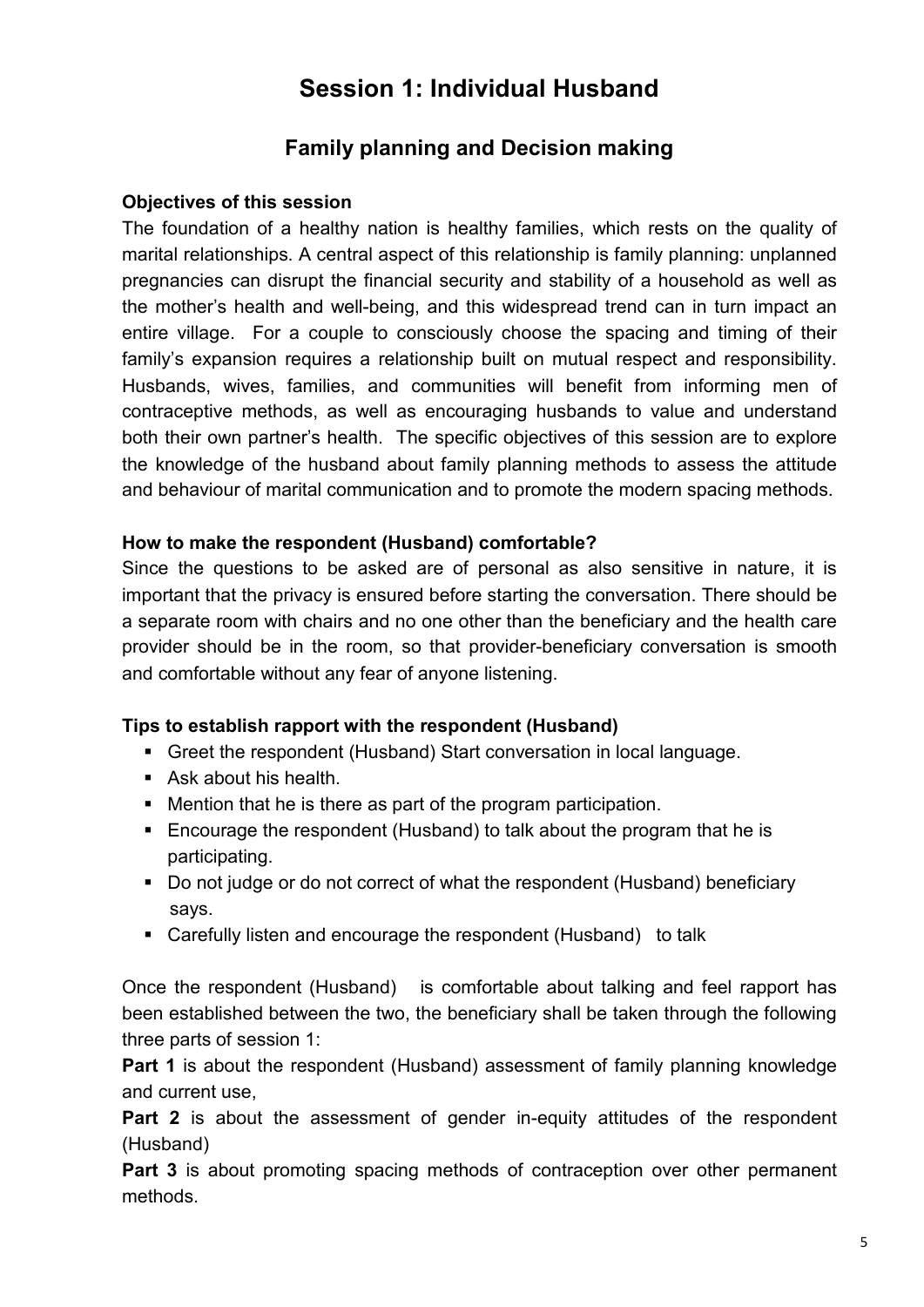**Part 1:** Is about the respondent (Husband) assessment of family planning knowledge and current use:

## **Beneficiary Case Sheet**

(Please fill up this information in separate case sheet.)

**Please make sure of the following in conversation with the respondent (husband):** 

- Knowledge about the availability of samples of contraceptives and/ or drawings of methods.
- Knowledge about the advantages and disadvantages of each of the methods.
- Awareness of cultural aspects related to each of the method.
- Contraceptive drawings and selected information should be displayed in the room.

**Guidance to the Provider:** Educate the respondent about

- 1. Each of the methods that the beneficiary is unaware.
- 2. Inform both advantages and disadvantages of each method.
- 3. Emphasize the need for communication between husband and wife about each of the methods and
- 4. Decide upon making right choice that gives an equal responsibility to the woman within marital relationship

**Part 2:** Following this initial assessment, discuss with the respondent (Husband) on gender-equity focused family planning promotion as described below:

| <b>Guideline to the</b> | Guidance to provider on broad questions that he/she can               |
|-------------------------|-----------------------------------------------------------------------|
| provider                | ask the beneficiary for encouraging conversation:                     |
| These sets of           | a. What will be your reactions if I say, wife and husband have        |
| questions help          | equal choice in family planning and family size decision              |
| you to assess           | making?                                                               |
| the individual's        | b. What are your expectations regarding your wife's roles and         |
| masculinity and         | responsibilities in the matters related to family planning and        |
| the gender-             | reproductive health issues?                                           |
| inequity                | c. What should be the ideal family size? And Why? What can you        |
| attitudes.              | do to achieve the ideal family size and to retain the size.           |
|                         | <b>Some Probing questions: For example,</b>                           |
| These questions         | 1) who should make decisions about issues such as family              |
| should help you         | planning use,                                                         |
| steer your              | 2) type of method to be used, delaying the pregnancy,                 |
| discussions on          | 3) stopping the pregnancy                                             |
| the need for            | 4) Number of children to have?                                        |
| emphasizing             | 5) What kinds of roles husband and wife should have?                  |
| these issues in         | <b>d.</b> Tell me something about the conversations that you and your |
| the context of          | wife are having about the family planning and reproductive            |
| family planning         | health issues (family size, her health, etc.). (ref fc pg no 29-32,   |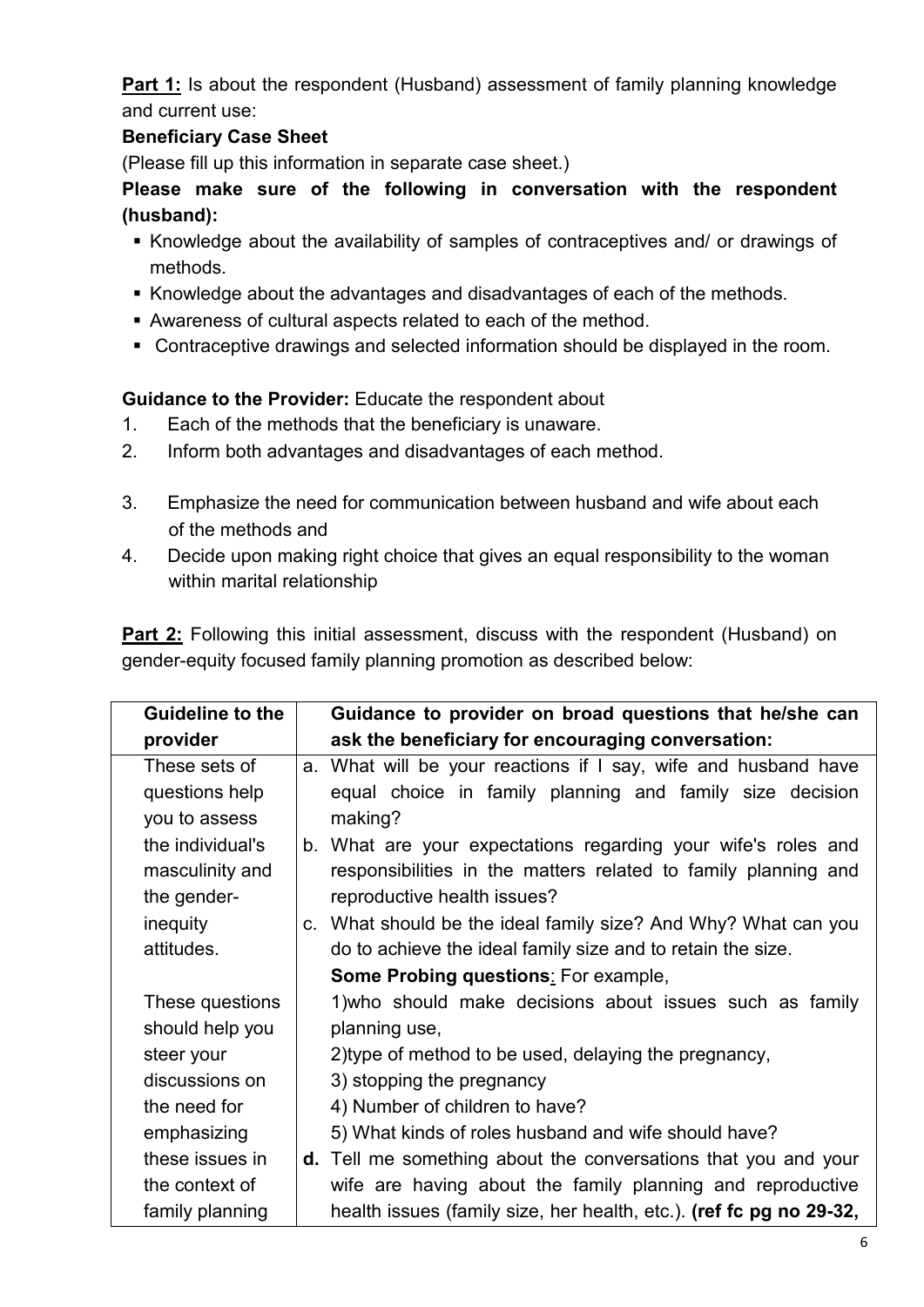| promotion for the | $IEC$ pg no 8)                                                                      |
|-------------------|-------------------------------------------------------------------------------------|
| young couples.    | <b>Some Probing questions:</b> For example, It is common between                    |
|                   | husband and wife to have disagreements for a variety of<br>reasons on these issues. |
|                   | 1) Do you have some disagreements with your wife on                                 |
|                   | these issues?                                                                       |
|                   | 2) If so, what are they?                                                            |
|                   | 3) How did it affect your marital relationship/communication on                     |
|                   | these issues?                                                                       |

#### **Tips for better conversation:**

- **Encourage the respondent (husband) to talk more.**
- Get full assessment of the gender in-equity attitudes of the respondent (husband).
- Ask the respondent (husband) for some examples on typical statements that he makes.
- Do not correct or demoralize of whatever respondent (husband) speaks. Take it as he describes.

### **Highlight the following towards the end of the discussion:**

With culturally more acceptable way, take/quote examples (please do not mention names of any other individuals in the community in such examples) of how a man could be more gender equitable, particularly in the context of family planning and reproductive health issues.

**Part 3:** The next set of questions focuses on promoting modern temporary contraceptive methods than the permanent methods. In order to do that the provider helps leading the conversation with the individual on highlighting the benefits of modern temporary contraceptive methods than the permanent methods. **(Ref fc pg no 2-28, IEC pg no 1-7)**

| <b>Guideline to the provider</b>      | provider<br><b>Guidance</b><br>to<br>broad<br>on<br>questions that he/she can ask the<br>for<br>beneficiary<br>encouraging |
|---------------------------------------|----------------------------------------------------------------------------------------------------------------------------|
|                                       | conversation:                                                                                                              |
| The questions and discussions         | Now that we had conversation on several                                                                                    |
| with the respondent (husband)         | aspects, my final questions to you in today's                                                                              |
| at this time shall promote the        | session is:                                                                                                                |
| use of contraceptive methods          | a. Do you know where these contraceptive                                                                                   |
| such as Oral Pills, Condoms,          | methods can be obtained?                                                                                                   |
| <b>IUD</b> than the Sterilization for | b. Do you intend to use any of<br>the                                                                                      |
| of<br>delaying<br>pregnancy,          | contraceptive methods that I explained                                                                                     |
| of<br>avoidance<br>unwanted           | today? If yes, which method? If no, what                                                                                   |
| for<br>better<br>pregnancy, and       | are the reasons?                                                                                                           |
| health of women.                      | Do you intend to inform your wife regarding<br>C.                                                                          |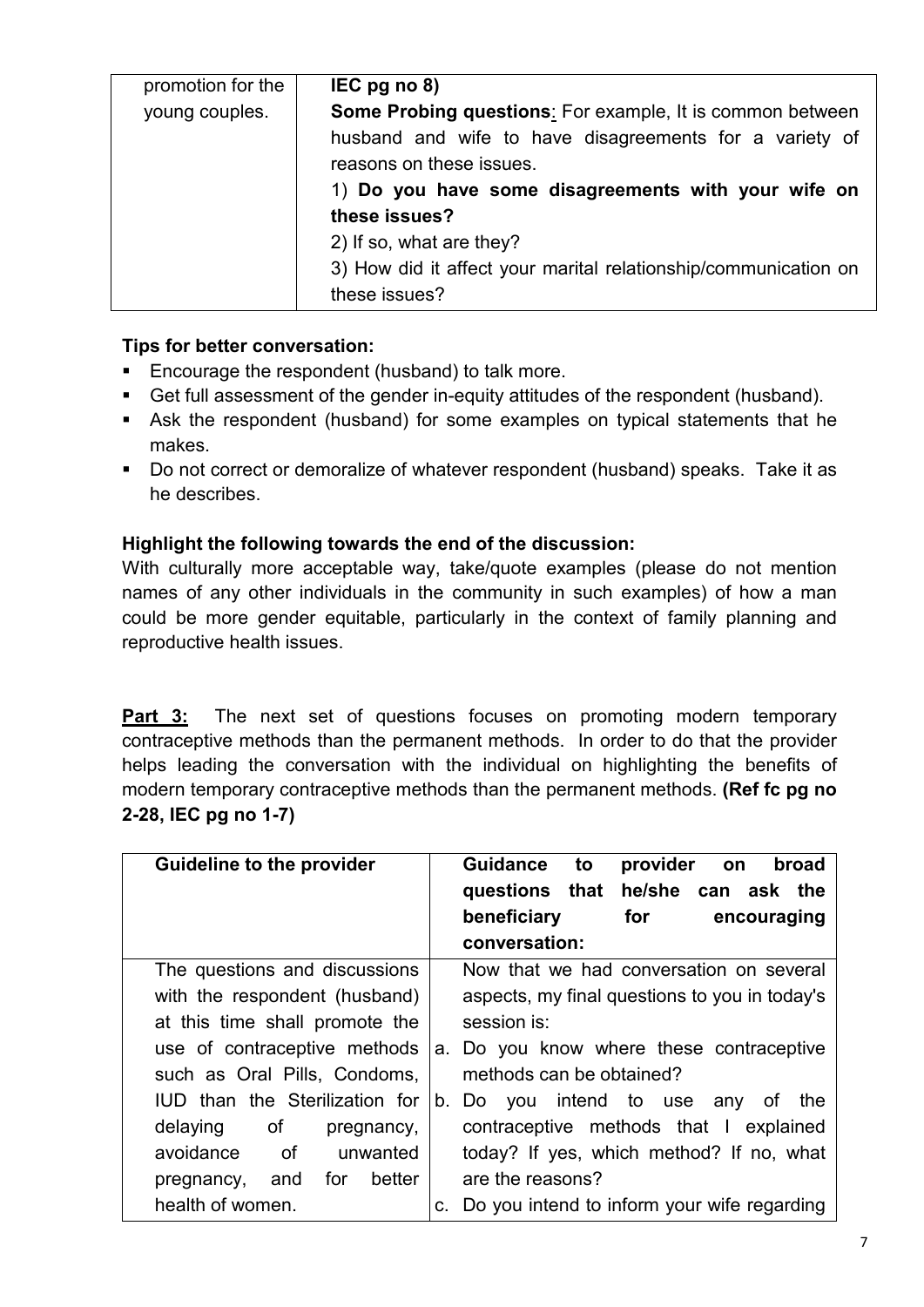| Please remember, if the person<br>already<br>using some<br>is l<br>contraceptive method<br>$\overline{\phantom{a}}$<br>encourage him to do so; and<br>avoid discussion to this part of<br>the session.<br>he is not using any<br>lf –<br>contraception, please continue<br>with<br>the conversation<br>as<br>described on the right hand<br>side. | the methods that we discussed today?<br>Condoms, Oral Pills, IUD for delaying<br>pregnancy or Unwanted pregnancy.<br>d. Are you confident about describing<br>methods and their advantages to your wife? |
|---------------------------------------------------------------------------------------------------------------------------------------------------------------------------------------------------------------------------------------------------------------------------------------------------------------------------------------------------|----------------------------------------------------------------------------------------------------------------------------------------------------------------------------------------------------------|
| Offer the beneficiary some<br>condoms and Oral pills based<br>on his preference. For IUD,<br>request the beneficiary to visit<br>Primary Health Center<br>the<br>(PHC) and issue a referral card.                                                                                                                                                 |                                                                                                                                                                                                          |

### **Points to emphasize:**

- Discuss the difficulties that the respondent (husband) identifies in the use of some of these contraceptive methods and explore how he might negotiate contraceptive use with his wife (partner).
- Family planning is an intelligent way of using contraceptive method/methods by a couple in order to have children by choice and not by chance. Family planning is not only having small families or avoiding having children; it is a way of life for promoting the welfare of the family by safeguarding the health of the mother and child.
- When the decision is made to have a child, the husband must remember that a daughter too has value , and that a couple need not have a son to see family success in the next generation.
- Finally, re-emphasize that contraception is a responsibility that should be shared between husband and wife therefore it is necessary to use contraception.

#### **Summary of first session:**

- A good husband treats his wife equally and also shares decisions concerning sexual and reproductive health issues with his wife , and a husband should take responsibility by using or supporting his wife's use of some method of contraception.
- It is important to discuss family planning because contraception is a responsibility that should be shared between them. If neither of the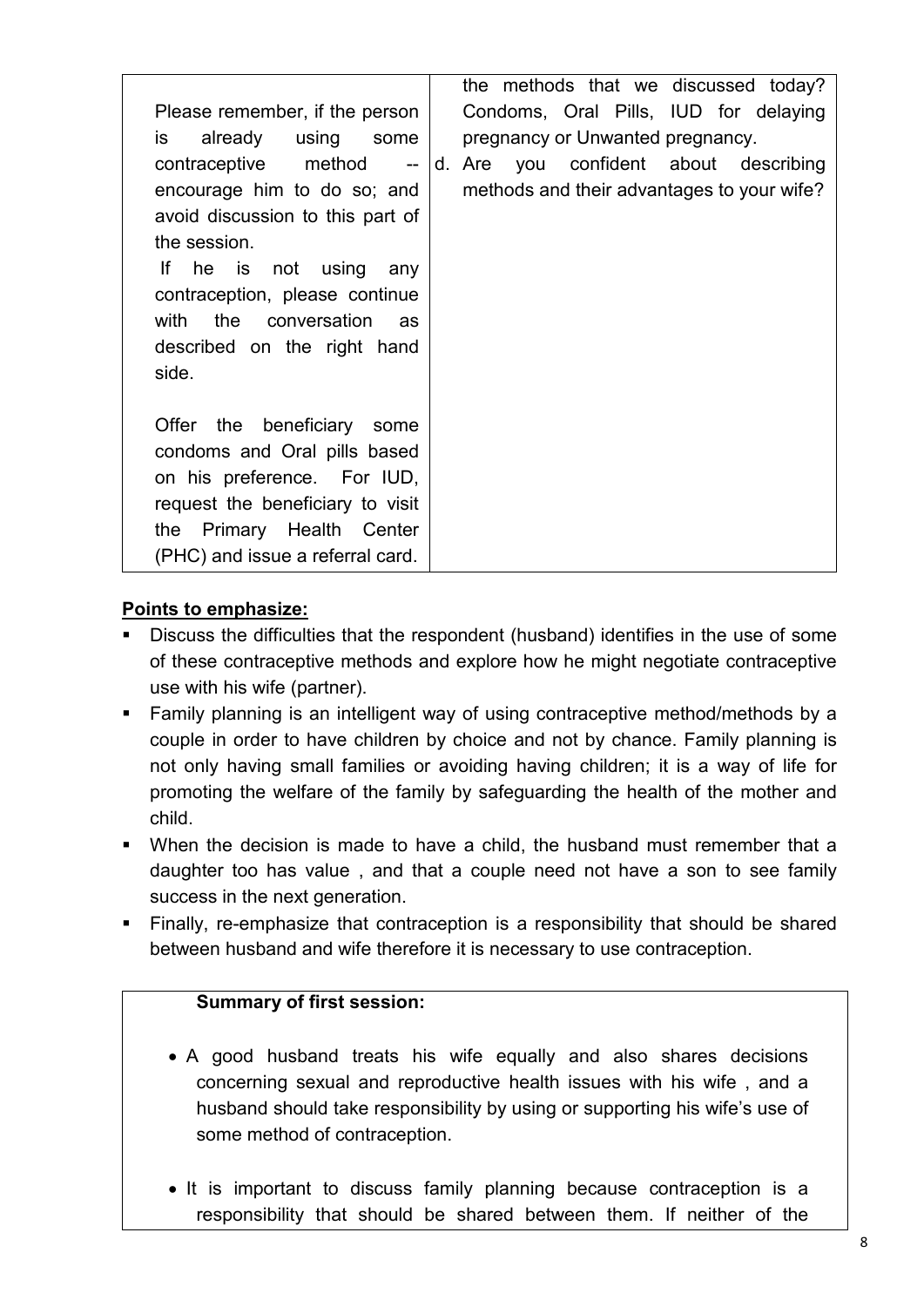partners want sexual intercourse to result in pregnancy, it is essential that both take precautions so that this does not happen.

• Communities can benefit from reduced strain on environmental resources; reduced strain on community health, educational and social services, and improved quality of life for women and children. Spacing is essential to the mother's and child's health, and family planning improves a household's standard of living. Demeaning or discounting one's partner or not listening to their opinions hurts the relationship quality and the family as a whole, and can impact the emotional and physical health of both husband and wife.

 **OFFER CONDOMS**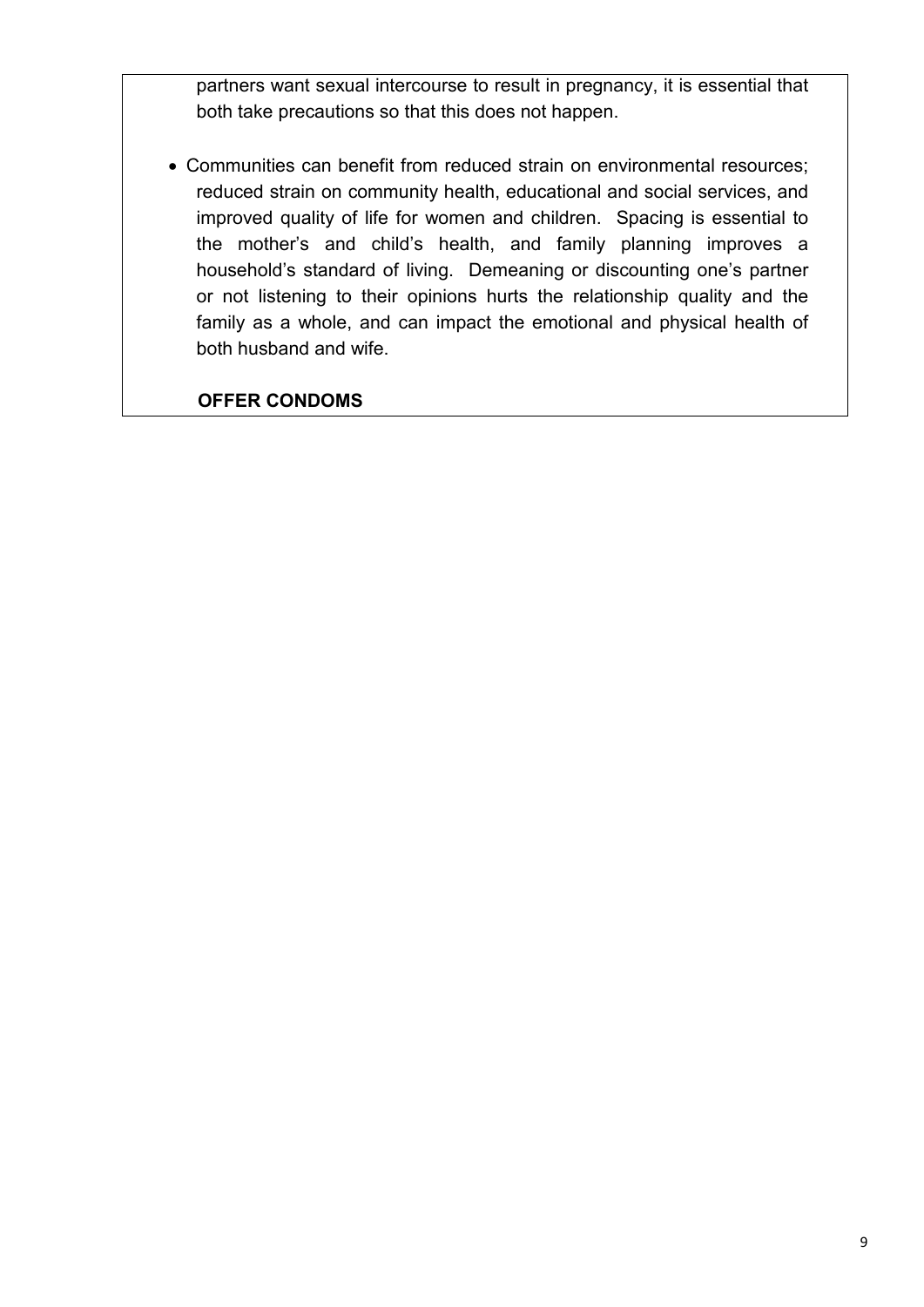# **Session 2: Individual Husband**

# **Marital Communication and Violence**

#### **Introduction:**

Introduce Session 2 by letting the husband know you will be discussing marital communication in more depth, as well as some additional topics pertaining to family planning and sexual health. Like the Session1, this session too is divided into three parts. First part is the review of previous session, second part on strengthening of marital communication about sexuality and family planning, and third part is about reemphasising the need for gender-equity attitudes, behaviours and practices (such as avoidance of violence within marriage).

### **Part 1**

### **Review of 1st session:**

#### **(Ref fc pg no 40-45, IEC pg no 10)**

Thank the husband for his on-going participation and first ask generally how he felt following the last Session, and what he thought about the issues discussed at Session 1.

Once you have opened up communication about the sessions, ask the respondent (husband) more directed questions about whether the information he has gained so far has impacted his behaviours and/or attitudes towards family planning. Ask the following questions:

- Did you think about anything you learned in Session 1 when you were talking to your wife? Yes/No
- Have you felt more or less comfortable talking about family planning with your wife? Yes/No
- Has your communication with your wife changed in any way (do you talk more or less?). More /Less /No change.
- Did you feel that you discussed about something that you never discussed before? Yes/No

Ask the husband if he has any questions related to Session 1, particularly with regards to available methods of family planning and the importance of the role of men in safe motherhood and family planning. Explain that you will now be building on some of the topics introduced in Session 1, but that he should feel free to ask questions about any of the topics at any point, even if they were already addressed in Session 1.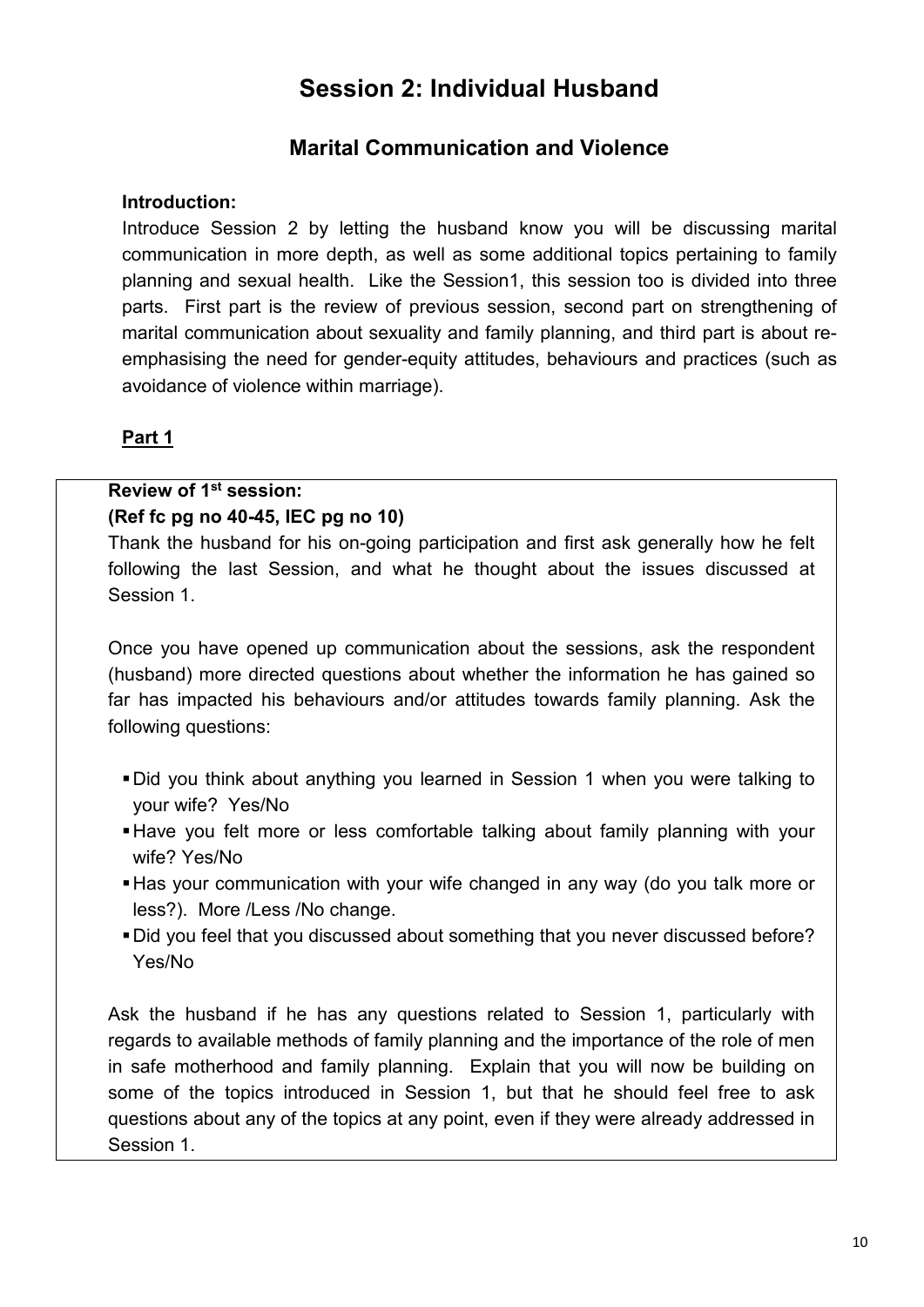### **Part 2: Marital communication**

**Purpose:** To acknowledge common difficulties in marriage and encourage respectful, caring, and effective communication between spouses.

#### **Procedure:**

Provide husband with the condensed version of steps and tips for marital communication. Discuss the steps one by one and provide the full explanation (which is given in curriculum sheet), and review the additional tips. Remind the husband why healthy communication is valuable. **(Ref fc pg no 46-49, IEC pg no 11-12)**

#### **Overview:**

Good communication habits are the foundation of a successful marriage. When couples can effectively communicate, overcoming the inevitable marital arguments can be much easier. However, many couples are unsure of what can be done to improve communication within a marriage.

#### **Instructions for VHP:**

Remind the husband why healthy communication is valuable. Emphasize on importance of healthy communication between husband and wife.

| <b>Guideline to the provider</b>  | Guidance to provider on broad questions<br>that he/she can ask the beneficiary for |
|-----------------------------------|------------------------------------------------------------------------------------|
|                                   | encouraging conversation:                                                          |
| For many young men, sexuality is  | a. How can communication between husband                                           |
| defined as sexual performance.    | and wife enhance the sexual relationship?                                          |
| Many young men feel pressure to   | <b>Some probing questions:</b> Is it only men who                                  |
| prove themselves sexually; and    | can talk about sex? Is it that men should always                                   |
| perceive that men are<br>the      | perform well in sex; Is it that woman who talks                                    |
| commanders in sexual life and     | about sex are bad? When to have sex? Is it that                                    |
| women have to burden<br>the       | only it matters of men's satisfaction? etc                                         |
| violence and coercion. Providing  | How can family planning issues and an                                              |
| information about sexual desires, | enjoyable sexual relationship<br>occur                                             |
| sexuality discussion within       | simultaneously (Ref fc pg no 50-51, IEC pg                                         |
| the<br>marriage can<br>reduce     | no 12)                                                                             |
| insecurity and discomfort of      | <b>Some probing questions:</b> Does the woman                                      |
| young men about these issues.     | have a right to discuss about: number of                                           |
| (Assess men's attitudes first     | children<br>to have, suggest on type of                                            |
| and then communicate to them      | contraceptive method to use, when to have                                          |
| about the right attitudes.)       | and when not to have sex, whether to work for                                      |
|                                   | better healthy living as men? (Ref fc pg no                                        |
|                                   | 29-32, IEC pg no 8)                                                                |

**Tips to the provider:**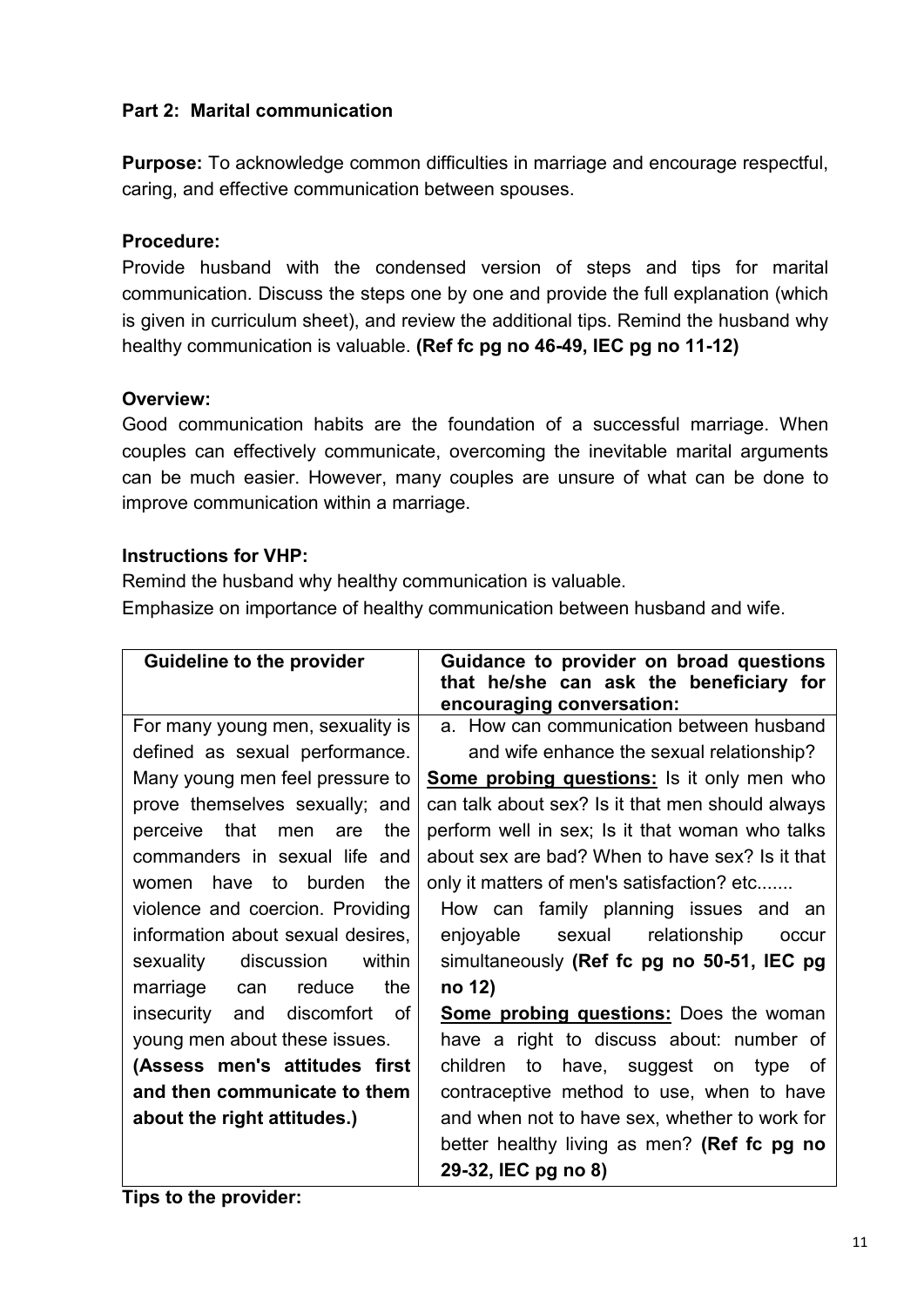- Should emphasize that there are many other forms of sexual contact, intimacy and pleasure which young men need to be aware; and that they become responsible husband and father for better family living.
- Carry out the discussion in the most open and informal way possible, even when the young men laugh or joke about these issues. In fact, joking is one of the ways that young men use to "defend" themselves or express anxiety, particularly when faced with new information. Throughout the activity, it is important to emphasize the need to practice safer sex and the issue of mutual consent that is that young people have the right to decide when, where and how they want, and if they want to have sexual contact.
- Should emphasize that having an active sex life does not mean only sexual intercourse.
- Discuss the importance of affection in a sexual relationship. Stress the need to practice safe sex, always using a condom (remind the husband that male condoms can reduce the risk of STIs but other methods of birth control such as the pill or sterilization do not impact STI risk but are effective for family planning).
- Emphasize to the young men that women have sexual desires and needs similar to those of men, and the importance of understanding the needs and desires of their spouses
- Ask husband if he has any doubt and clear all his doubts.

## **Part 3:**

This part of the discussion covers mostly on the violence issues within marital relationship.

| <b>Guideline to the provider</b>    | Guidance to doctor on broad questions          |
|-------------------------------------|------------------------------------------------|
|                                     | that he/she can ask the beneficiary for        |
|                                     | encouraging conversation:                      |
| Strong Gender in-equity attitudes   | a. What makes a relationship<br>healthy,       |
| among young men (mostly of          | positive, and fulfilling?                      |
| masculine in nature) not only       |                                                |
| undermines the use of family        | b. Have you ever witnessed or heard of         |
| planning method, but also creates   | domestic or sexual violence towards            |
| tension/stress within<br>marital    | somebody you know? How did it affect the       |
| relationship.                       | individual in question? How did it affect      |
|                                     | you?                                           |
| These attitudes and subsequent      |                                                |
| behaviors are harmful to both the   | c. Do you agree that physical, verbal, and     |
| pregnant mother, young children     | sexual violences are wrong? Why or why         |
| within family and prospective       | not? Is it ever justified to hit your wife and |
| mother. So, detail communication    | force her to have sex? What about to yell or   |
| on this aspect with help of young   | call them names? What about your               |
| men to change their practices and   | children- is it ever okay to hit them or call  |
| attitudes about violence; which aim | them names?                                    |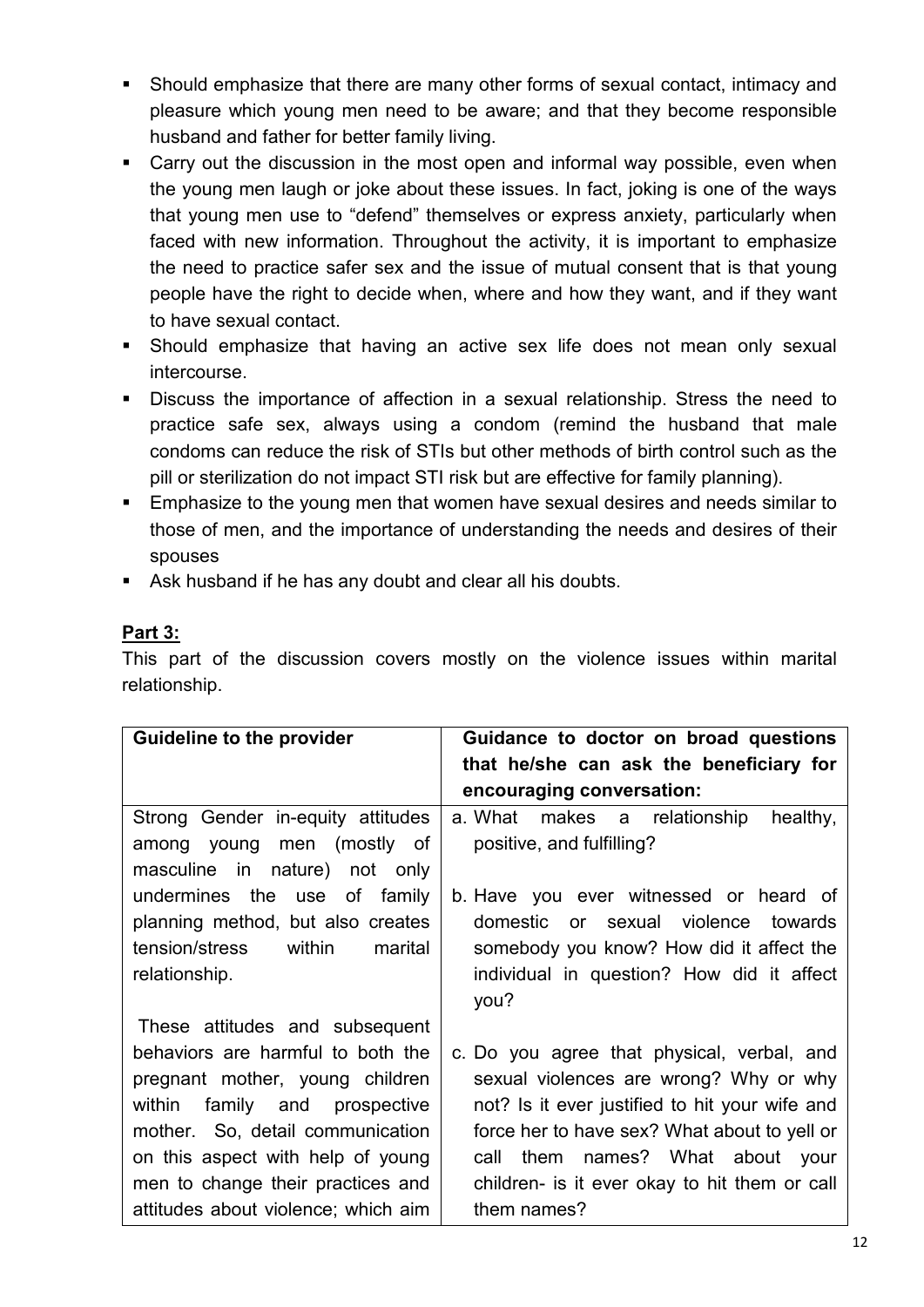| communication<br>to<br>better<br>help | a. Is it ever justified for a mother-in-law, |
|---------------------------------------|----------------------------------------------|
| husband and wife on<br>between        | father-in-law or other close family member   |
| family planning, reproductive health  | hit, yell at, or otherwise behave<br>to      |
| and sexuality.                        | aggressively or violently towards your wife? |
|                                       | Why or why not? (Ref fc 52-59, IEC 13-14)    |
| Provider<br>should<br>the<br>open     |                                              |
| discussion with a soft introduction   | What level of involvement does your<br>b.    |
| and some examples to highlight        | extended family and in-laws have in marital  |
| what can make it better.              | discussions? How does this affect your       |
|                                       | relationship and how does it make you and    |
| Then assess the attitudes of the      | your wife feel?                              |
| men on these issues and educate       |                                              |
| them about the right pathways.        | c. Do you have disagreements or fights about |
|                                       | family planning or reproductive health (such |
|                                       | as about children, mother's health, child's  |
|                                       | health)? Do these arguments lead to some     |
|                                       | fighting? Are they right to do?              |

### **Tips to the provider:**

- **Emphasize that sexual violence does not have to involve physical coercion such** as beating, hitting, or intimidation. Pressure, nagging, unwanted teasing and touching, and emotional manipulation are all forms of sexual violence and harassment.
- **Emphasize to the husband that violence between a husband and wife, whether** physical, emotional, or sexual is also an important form of gender violence.
- Emphasize that a good husband must take responsibility for building a healthy relationship with his wife based on mutual respect and open communication.
- Remind the husband that witnessing domestic violence is also very negative for children.
- Also remind the husband that abuse committed towards one's children is extremely harmful, illegal, and destructive to the community. All children are valuable, and girl children must be loved, valued, and respected as much as boys

# **Summary of second session**

- Healthy and assertive communication is the cornerstone of a successful marriage. It is important for the husband and wife to get to know each other and to express respect, affection, and attention for each other
- You should make an effort to develop good habits that will serve your relationship well. It is never acceptable to hurt or abuse, physically or emotionally, one's wife.
- There are healthier ways to resolve arguments and negotiate or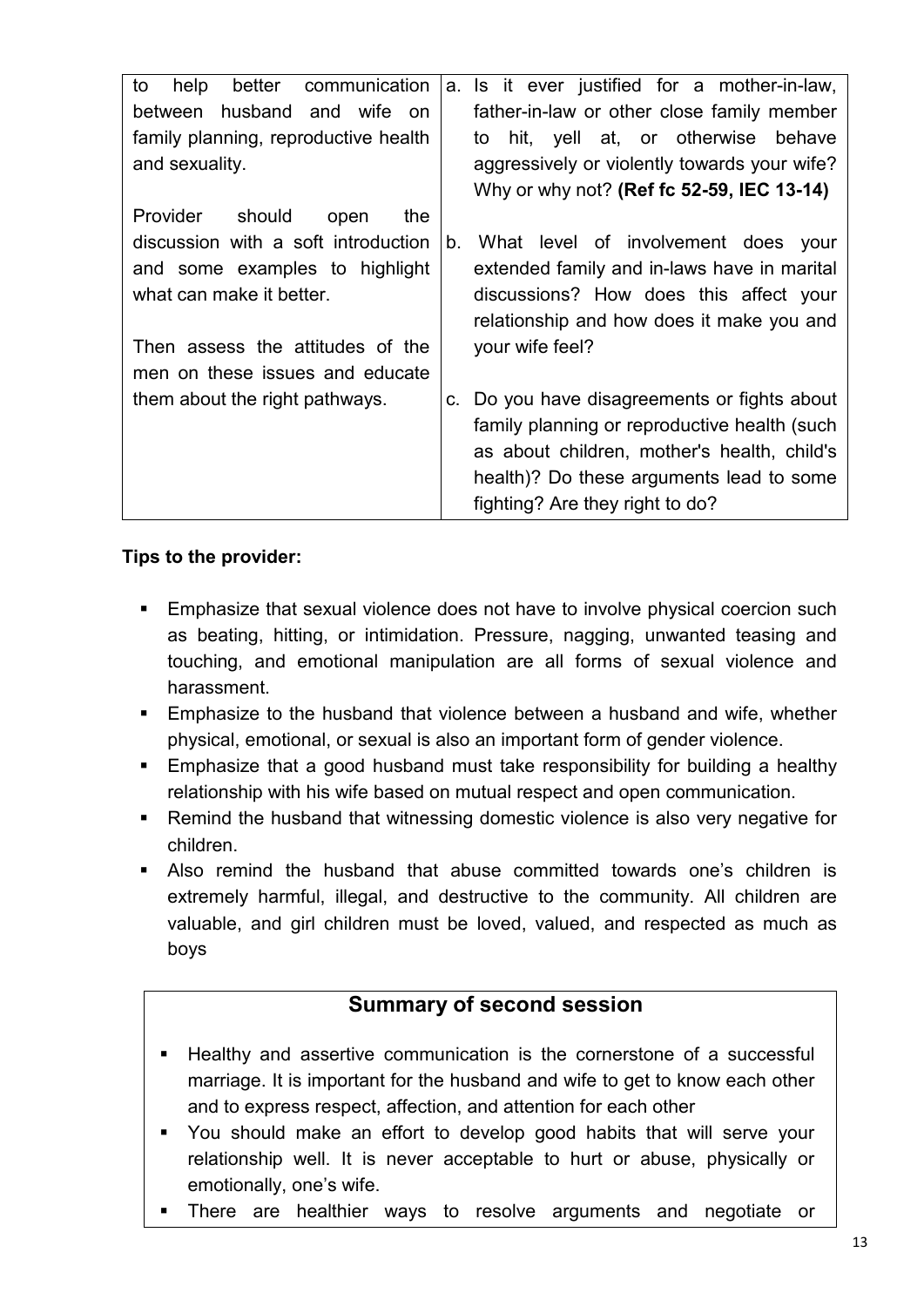compromise to reach a solution.

- It is important during a disagreement to express oneself clearly and calmly, and allow one's spouse to speak and express her views.
- Male support encourages healthy & closer inter-spousal & sexual relationship. Gender equality leads to good health of women and consequently the family health, so empower the woman. Marital communication about positive, enjoyable sexuality and about family planning methods will enhance the quality of the marriage and can improve the couple and family's health in the long-term.
- A good husband supports family planning and respects his wife.
- Couples can benefit from family planning because fewer children often means less physical and financial stress—family planning should be associated with better health and wealth.
- A good husband does not engage in abusive, aggressive behaviour, and instead resolves disputes and discusses problems with his wife and family in a thoughtful and respectful way.
- Domestic abuse and sexual violence are incredibly destructive to victims and to others in the community, particularly children.
- While it is natural for family members, particularly if they live with the couple, to want to be involved in the marriage and may have certain expectations of the wife, it is inappropriate and harmful for anyone to pressure, nag, demean, or abuse her. A good husband helps his wife set limits and stands up for his wife in a non-violent and supportive way if others are attempting to control her behaviour.

**Offer condoms**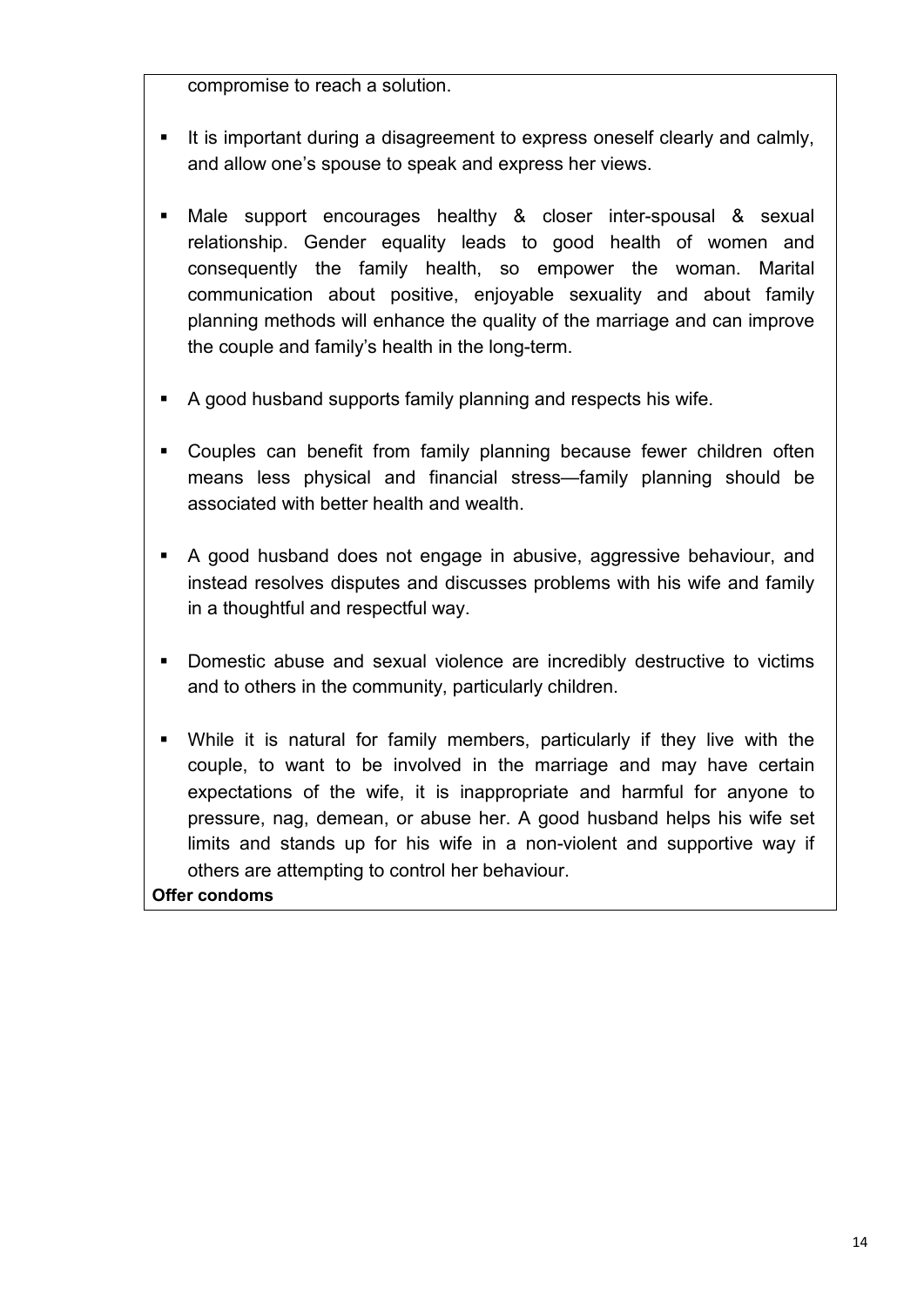# **Session 3: Couple Session**

#### **Introduction**

Thank the couple for their joint participation and express your happiness to meet with the husband and wife together.

Introduce the couple session by explaining that the husband and wife have spent some time talking about different matters relevant to the marital relationship, contraception and healthy communication between husband and wife.

#### **Part 1**

#### **Review of 1st and 2nd session:**

This session is mainly intended to explore up to what extent the information has been shared/discussed by husband with the wife. The information he received in the earlier two individual sessions would have helped both husband wife to have healthy discussion and communication related to family planning, marital communication and gender in-equity attitudes (violence related issues). **(Ref fc pg no 66, IEC 60)**

#### **Ask the couple**

| Have you talked about family planning at all in the past weeks (or<br>months, depending on the timing of the sessions)? |            | 2 |
|-------------------------------------------------------------------------------------------------------------------------|------------|---|
| What other topics pertaining to sexual health, marital                                                                  | <b>YES</b> |   |
| relationship, or communication have you been talking about<br>NO.<br>recently?                                          |            |   |

**Purpose:** Explain that the current session is intended to bring the conversation fullcircle and review some of the major themes that have been discussed in previous individual sessions.

#### **Instructions for VHP**

Remind the couple, particularly the wife, that they should feel free to ask any questions or share any experiences they feel relevant, as long as they are comfortable doing so. State that there is no need to feel embarrassed or hesitant in talking about these subjects and that you are a confidential source/a health professional.

#### **Provider can brief again the issues covered in two earlier sessions, if,**

- a. Couple did not share any information each other
- b. Husband could not recall the information he received in the earlier sessions

#### **Part 2: Review family planning options and marital communication with couple**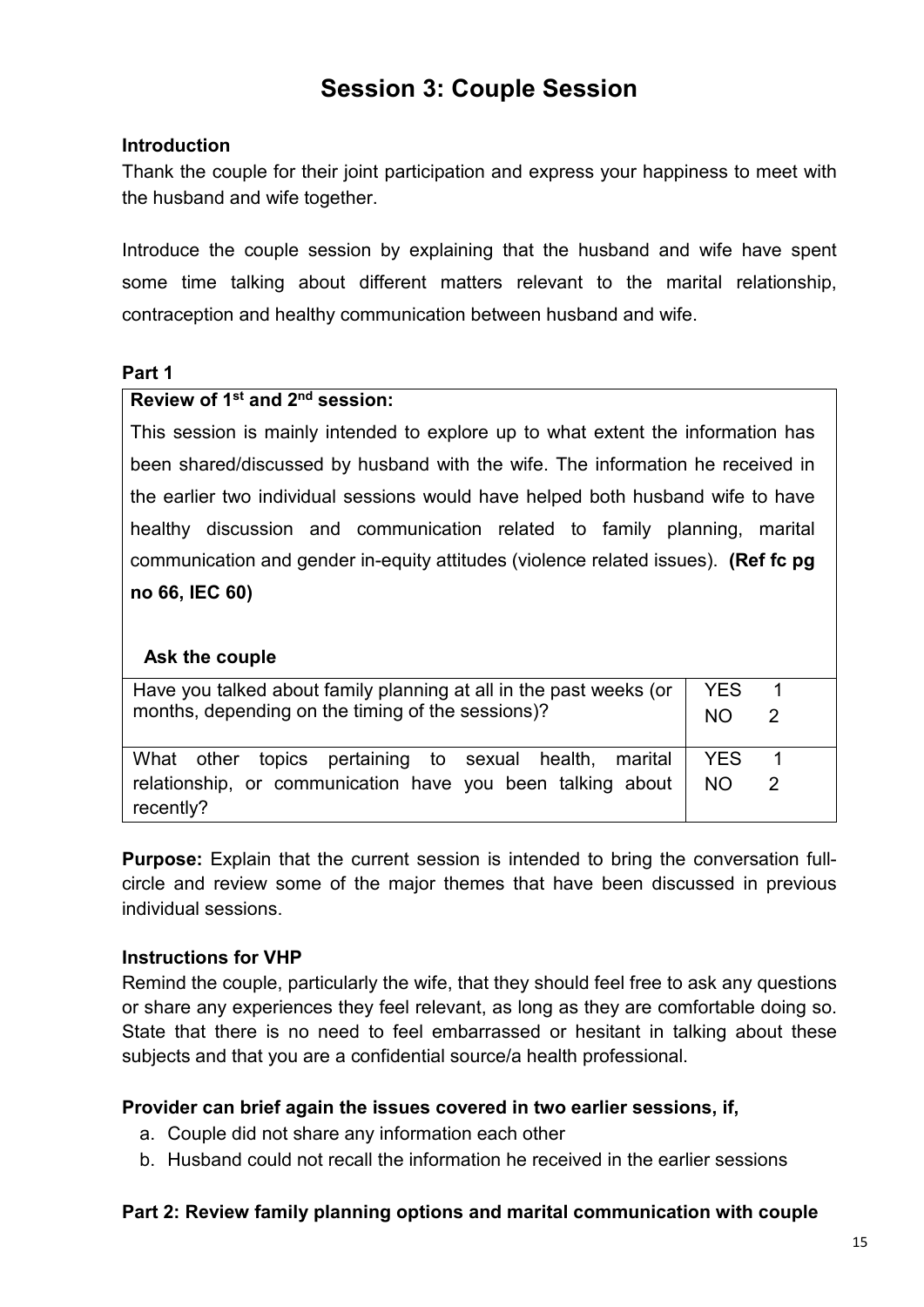| <b>Guideline to the provider</b>                                                             | Guidance to provider on broad questions<br>that he/she can ask the beneficiary for<br>encouraging conversation:                                                   |
|----------------------------------------------------------------------------------------------|-------------------------------------------------------------------------------------------------------------------------------------------------------------------|
| These set of questions help you                                                              | What family methods have you discussed,                                                                                                                           |
| to<br>couple's<br>assess                                                                     | considered, or started using?                                                                                                                                     |
| communication about family                                                                   |                                                                                                                                                                   |
| planning methods<br>among<br>themselves. These questions                                     | How has it been going so far? Whose idea<br>was it to use this particular method?                                                                                 |
| should help you steer your<br>discussions on the need for<br>emphasizing these issues in the | Are you thinking of adopting another method<br>or switching from one to another? Why or<br>why not?                                                               |
| context of family<br>planning<br>promotion for the young couples.                            | Have you talked about how you would like to<br>space your children? How does each of you<br>feel about this conversation? Are you in<br>agreement on this matter? |

#### **Tips for Providers**

- Encourage the couple to talk more.
- Get full assessment on knowledge of wife about family planning methods.
- Ask the couple for some examples on typical statements.

**This set of questions focuses on promoting modern temporary contraceptive methods than the permanent methods. In order to do that the provider helps leading the conversation with the couple on highlighting the benefits of modern temporary contraceptive methods than the permanent methods.**

| <b>Guideline to the provider</b>         | Guidance to provider on broad              |
|------------------------------------------|--------------------------------------------|
|                                          | questions that he/she can ask the          |
|                                          | beneficiary for<br>encouraging             |
|                                          | conversation                               |
| The questions and discussions with       | As we have discussed in previous sessions  |
| the couple at this time shall promote    | I will once again ask you a few questions: |
| the use of contraceptive methods such    | Do you know where these contraceptive      |
| as Oral Pills, Condoms, IUD than the     | methods can be obtained?                   |
| Sterilization for delaying of pregnancy, |                                            |
| avoidance of unwanted pregnancy,         | Do you intend to use any of the            |
| and for better health of women.          | contraceptive methods that I explained     |
|                                          | today? If yes, which method? If no, what   |
| Please remember, if the couple is        | are the reasons?                           |
| already using some contraceptive         |                                            |
| methods, encourage them to do so;        | Have you discussed with your wife about    |
| and avoid discussion on this part of     | the methods that we discussed in first     |
| the session. If they are not using any   | session: Condoms, Oral Pills, and IUD for  |
| contraception, please continue with      | delaying<br>unwanted<br>pregnancy<br>or    |
| the conversation as described on the     | pregnancy?                                 |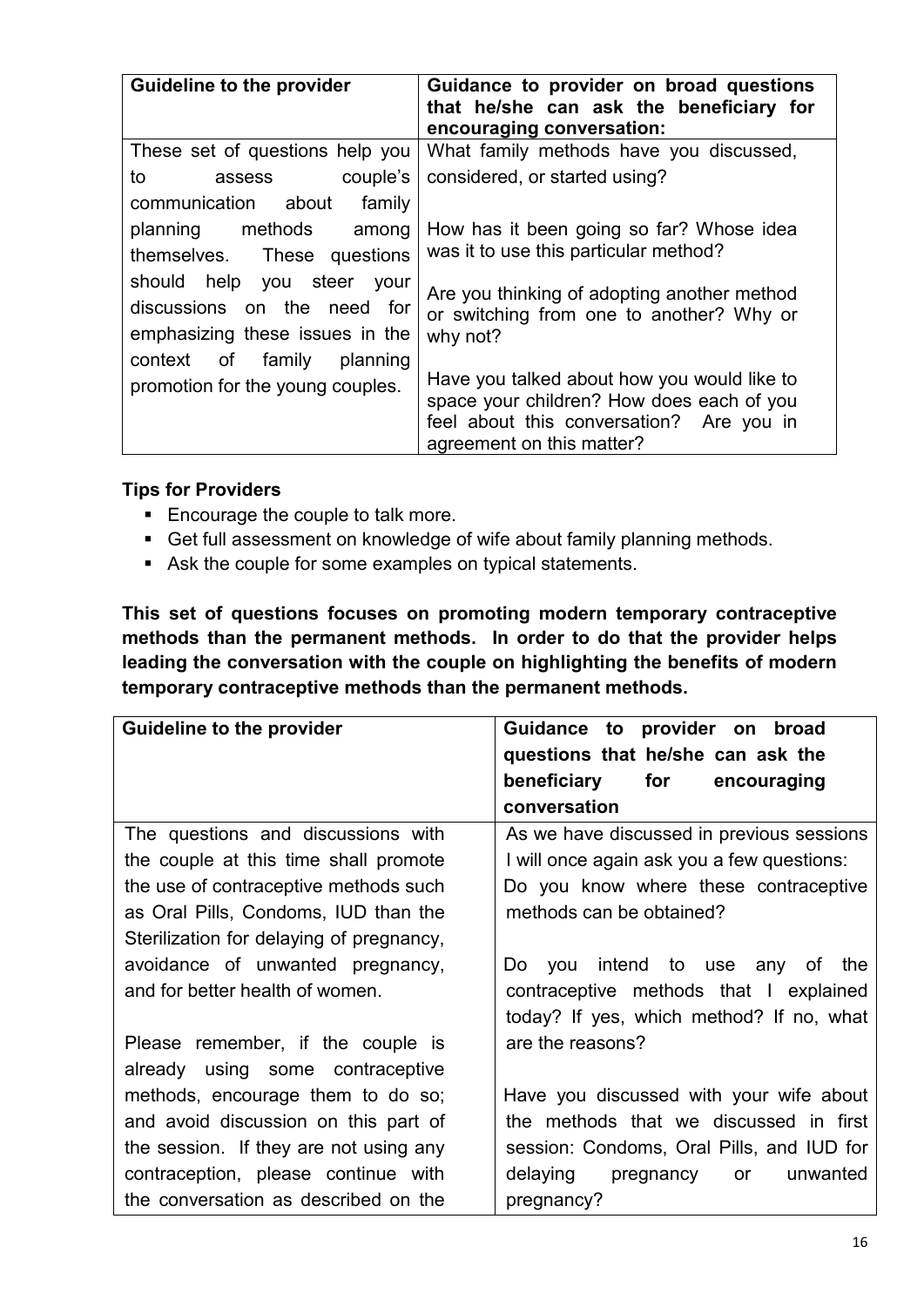| right hand side.                                                                                                                                                                       |                                                                                                                   |
|----------------------------------------------------------------------------------------------------------------------------------------------------------------------------------------|-------------------------------------------------------------------------------------------------------------------|
| Discuss family planning methods, safe<br>motherhood and good treatment of the<br>wife in the family                                                                                    | Are there any barriers/difficulties to you in<br>obtaining this method (such as condoms, or<br>pills, or an IUD)? |
| Offer the couple some condoms and<br>Oral pills based on his preference.<br>For IUD, request the beneficiary to<br>visit the Primary Health Centre (PHC)<br>and issue a referral card. | What would help you<br>to have<br>consistent access to your preferred<br>family planning method?                  |

#### **Tips for Providers**

- Refer to the advantages and disadvantages (likelihood of pregnancy occurring, reliability, convenience, interference with sexual activity, other risks or complications, etc.) of each contraceptive method.
- Remind the couple that contraceptive methods prevent pregnancy while abortion is to terminate a pregnancy, and that **abortion should not be used as a regular method** to prevent having a child. Emphasize that selective abortion and female infanticide is a crime and is harmful to the mother's health, and that daughters and sons should be equally valued.
- Ask the couple to describe to you how they plan to use their preferred contraceptive method and clarify any doubts or concerns they have about the contraceptive method. Provide information and correct any incorrect beliefs or assumptions about the method. Remind the couple it is imperative they use the method correctly and consistently on the long term basis if they intend to space pregnancy and protect maternal health.
- Validate their concerns and indicate your appreciation that they intend to engage in contraceptive methods and emphasize that this **decision is positive for both their family and the community at large.**
- Mediate discussion on family planning options and reasons for choices. Guide joint decision making between the couple.
- Healthy and assertive communication is the cornerstone of a successful marriage.
- It is important for the husband and wife to get to know each other and to express respect, affection, and attention for each other.
- Marital communication about positive, enjoyable sexuality and about family planning methods will enhance the quality of the marriage and can improve the couple and family's health in the long-term.
- Couples can benefit from family planning because fewer children often means less physical and financial stress—family planning should be associated with better health and wealth.